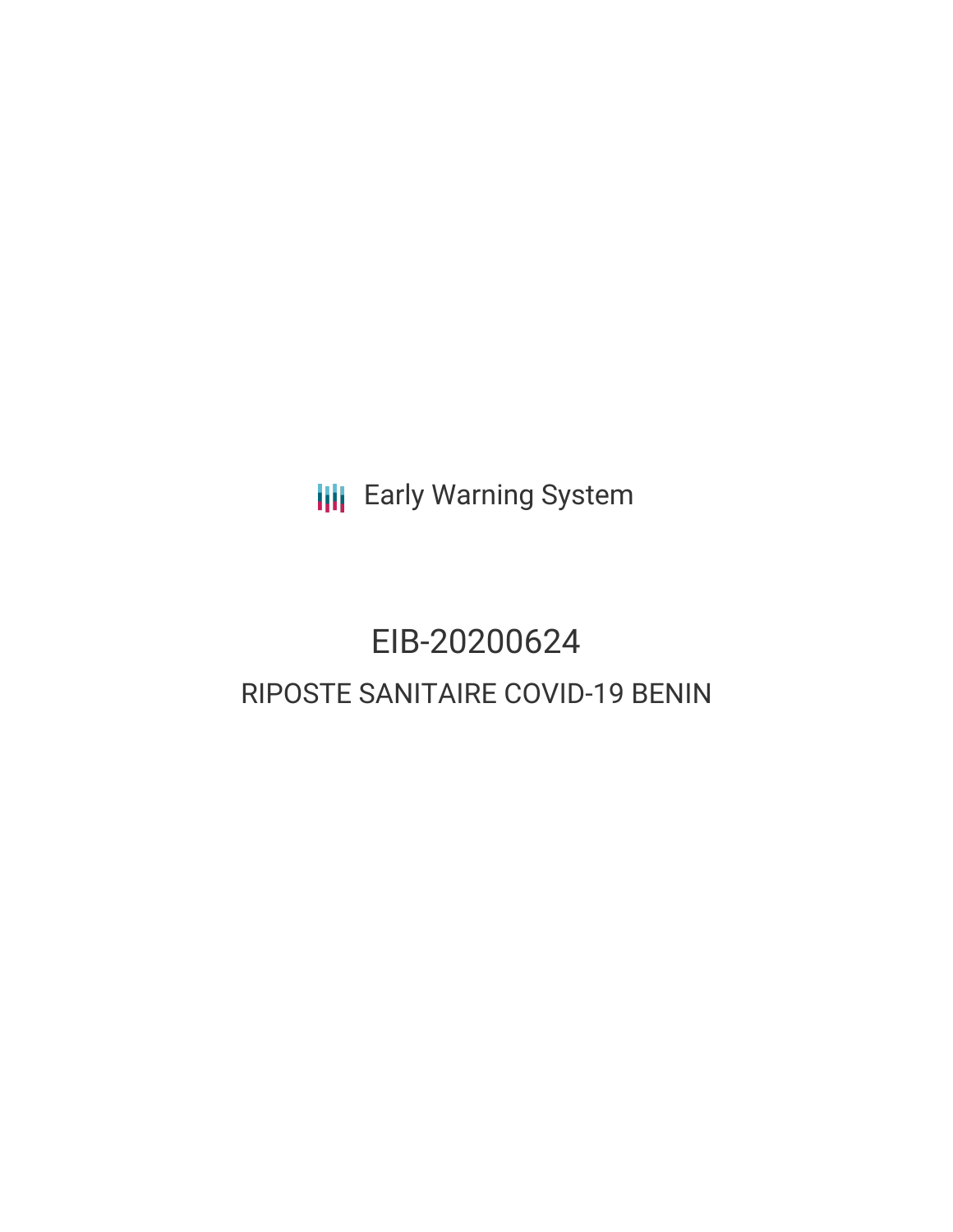#### **Quick Facts**

| <b>Countries</b>               | <b>Benin</b>                   |
|--------------------------------|--------------------------------|
| <b>Financial Institutions</b>  | European Investment Bank (EIB) |
| <b>Status</b>                  | Approved                       |
| <b>Bank Risk Rating</b>        | U                              |
| <b>Voting Date</b>             | 2020-11-27                     |
| <b>Borrower</b>                | Government of Benin            |
| <b>Sectors</b>                 | <b>Education and Health</b>    |
| <b>Investment Type(s)</b>      | Loan                           |
| <b>Investment Amount (USD)</b> | \$35.89 million                |
| <b>Loan Amount (USD)</b>       | \$35.89 million                |
| <b>Project Cost (USD)</b>      | $$39.48$ million               |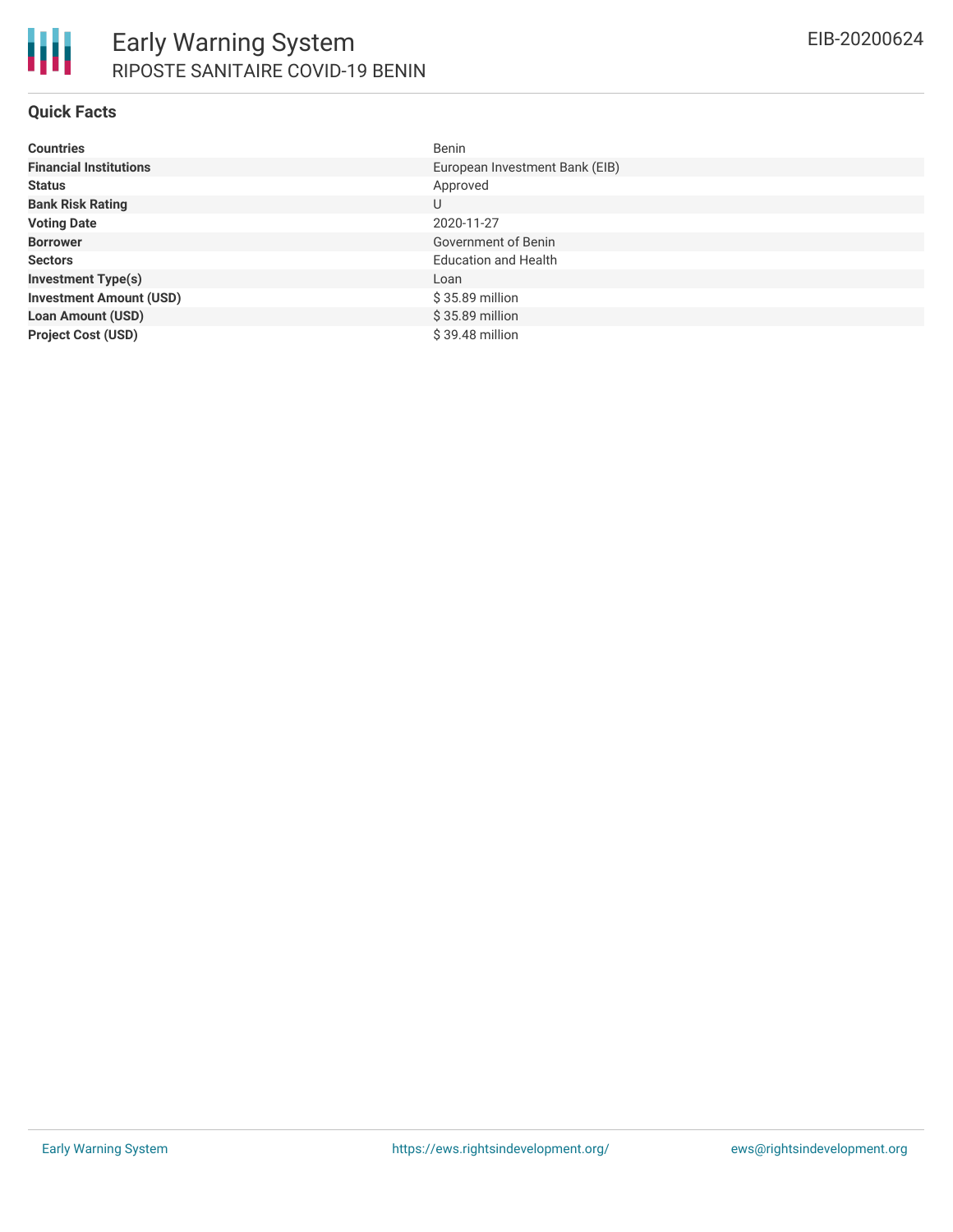

#### **Project Description**

According to The project aims to mitigate the impacts of the COVID-19 pandemic by providing finance to the Republic of Benin for a range of eligible measures to support the health emergency response and pandemic preparedness interventions under the country's COVID-19 health response plan.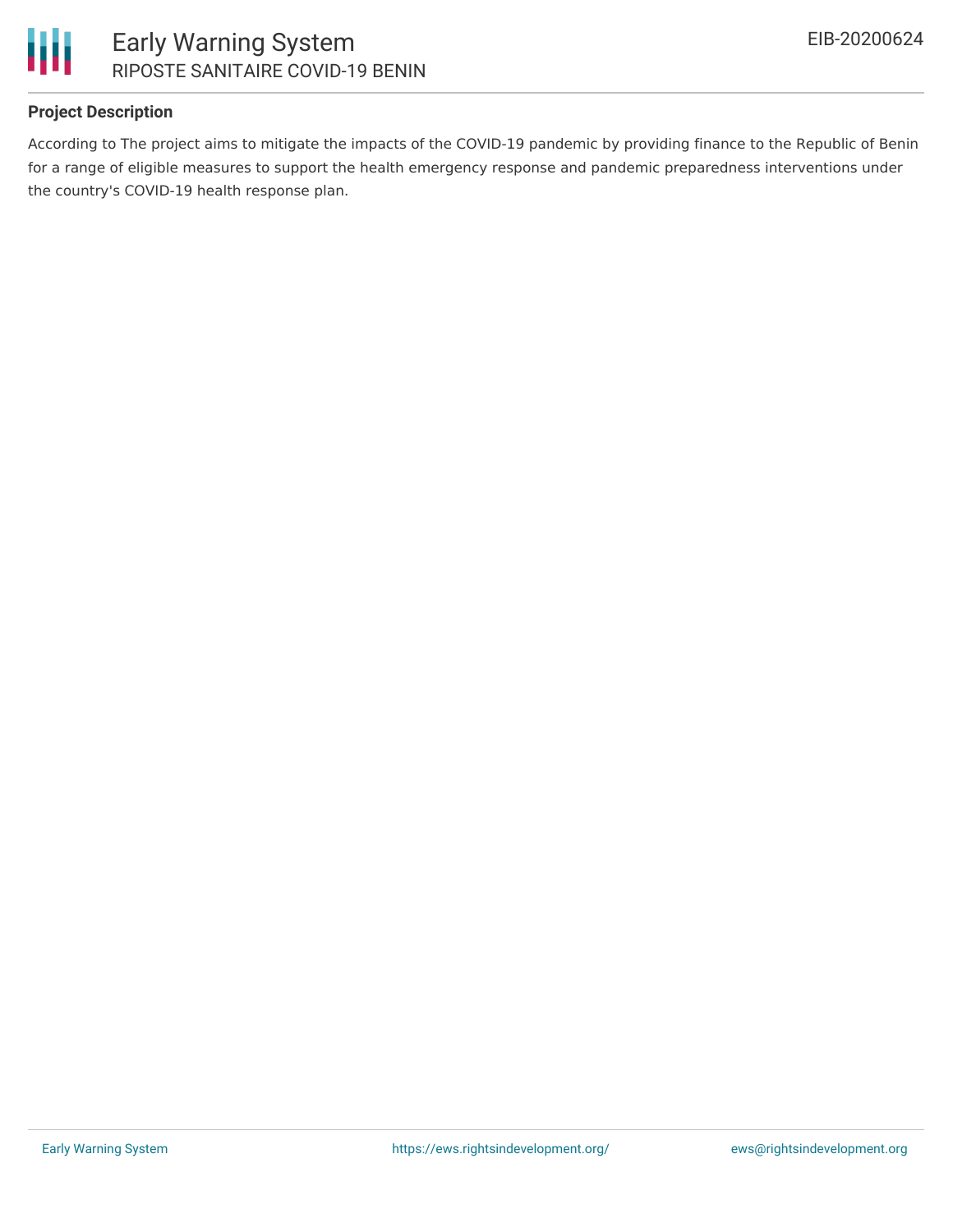

## Early Warning System RIPOSTE SANITAIRE COVID-19 BENIN

#### **Investment Description**

European Investment Bank (EIB)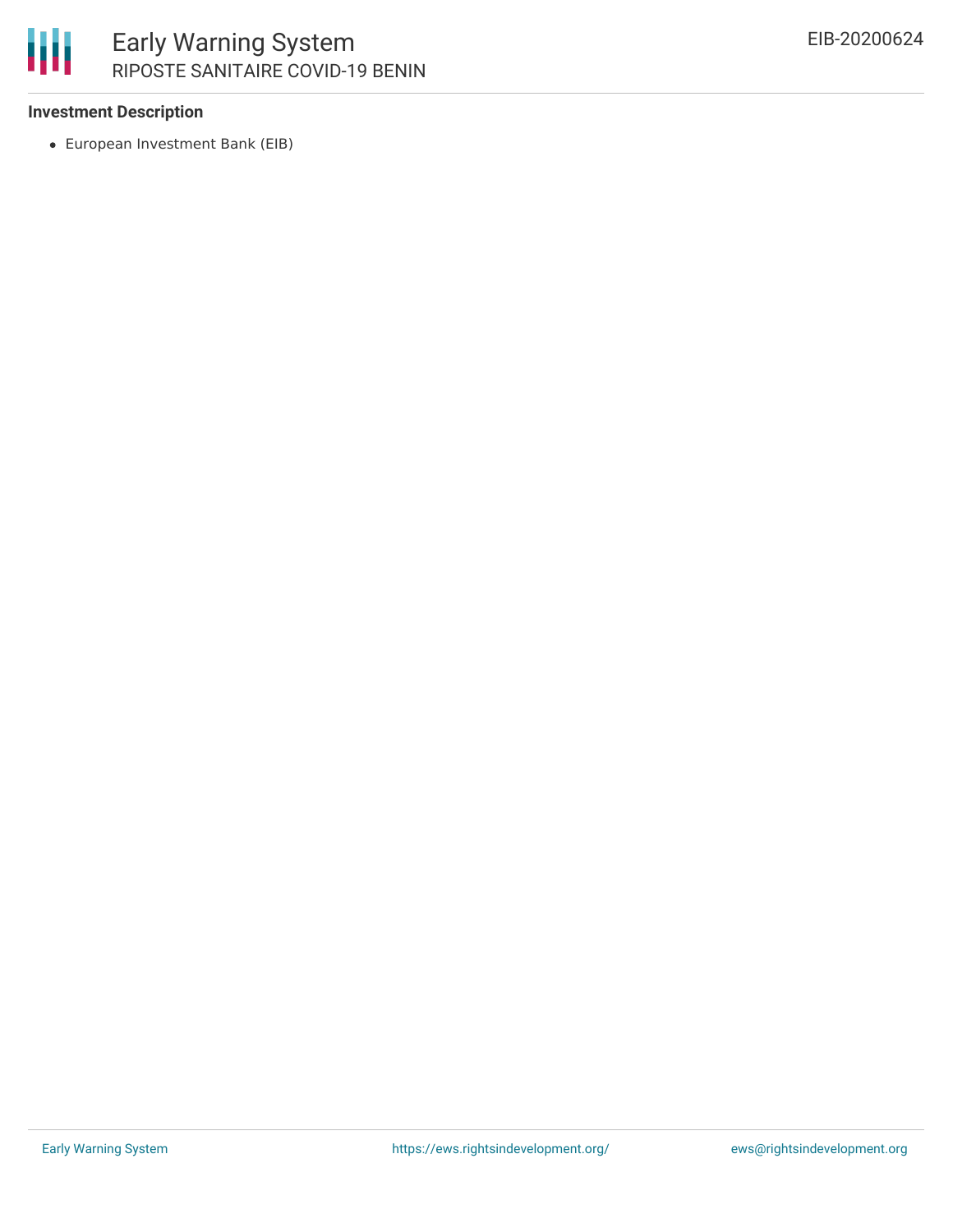#### **Contact Information**

No contact information provided at the time of disclosure.

#### **ACCESS TO INFORMATION**

You can submit an information request for project information at: https://www.eib.org/en/infocentre/registers/requestform/request-form-default.htm

#### **ACCOUNTABILITY MECHANISM OF EIB**

The EIB Complaints Mechanism is designed to facilitate and handle complaints against the EIB by individuals, organizations or corporations affected by EIB activities. When exercising the right to lodge a complaint against the EIB, any member of the public has access to a two-tier procedure, one internal - the Complaints Mechanism Office - and one external - the European Ombudsman. A complaint can be lodged via a written communication addressed to the Secretary General of the EIB, via email to the dedicated email address: complaints@eib.org, by completing the online complaint form available at the following address: http://www.eib.org/complaints/form via fax or delivered directly to the EIB Complaints Mechanism Division, any EIB local representation office or any EIB staff. For further details, check:

http://www.eib.org/attachments/strategies/complaints\_mechanism\_policy\_en.pdf

When dissatisfied with a complaint to the EIB Complaints Mechanism, citizens can then turn towards the European Ombudsman. A memorandum of Understanding has been signed between the EIB and the European Ombudsman establishes that citizens (even outside of the EU if the Ombudsman finds their complaint justified) can turn towards the Ombudsman on issues related to 'maladministration' by the EIB. Note that before going to the Ombudsman, an attempt must be made to resolve the case by contacting the EIB. In addition, the complaint must be made within two years of the date when the facts on which your complaint is based became known to you. You can write to the Ombudsman in any of the languages of the European Union. Additional details, including filing requirements and complaint forms, are available at: http://www.ombudsman.europa.eu/atyourservice/interactiveguide.faces